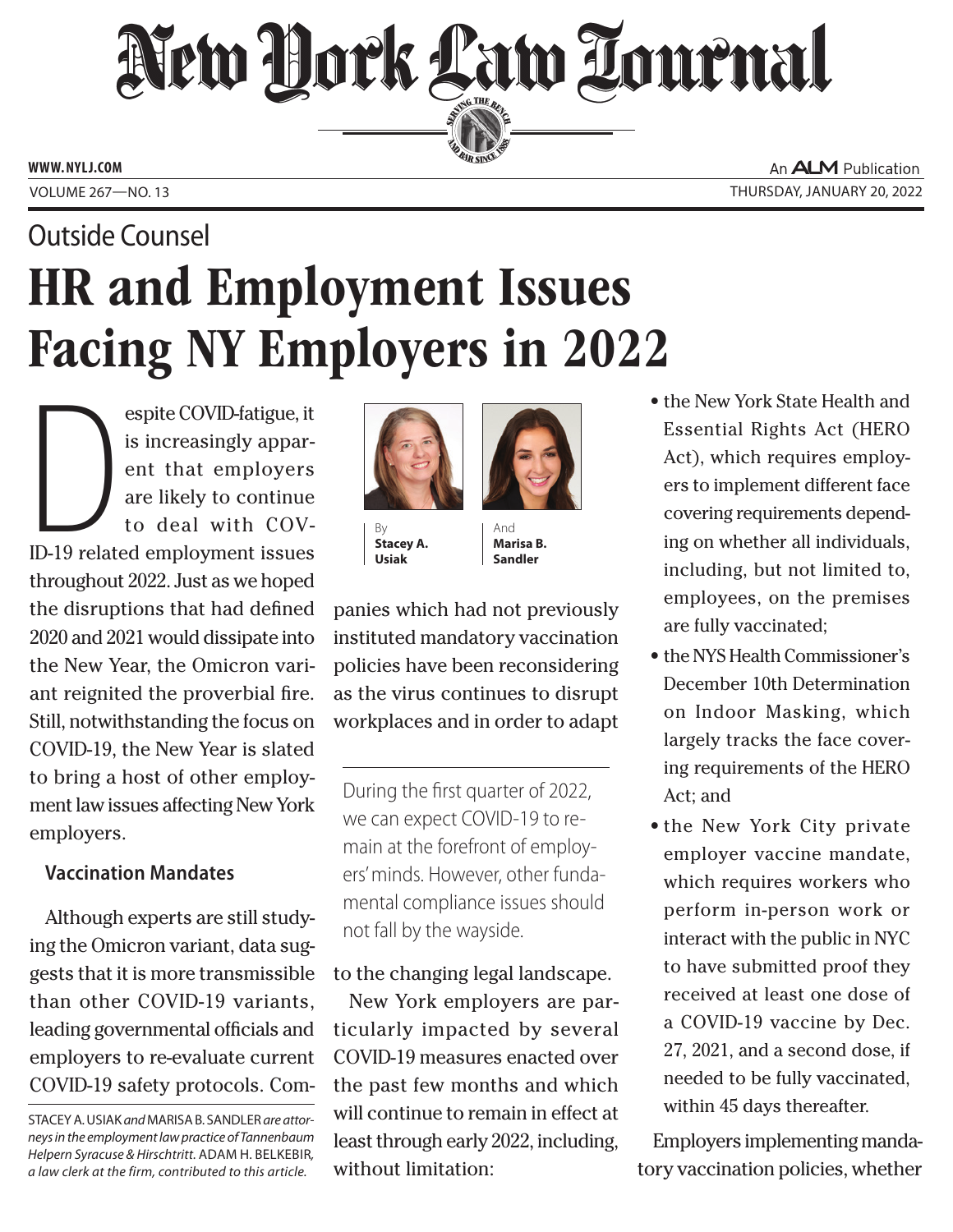voluntarily or to comply with a legal requirement, should ensure that their policies address the need for accommodations based on a qualified individual's disability or sincerely held religious belief, and for other qualifying reasons, such as pregnancy.

As we have seen this past year in the courts, a failure to consider the need for an accommodation runs the risk that a vaccine policy or mandate will be determined unlawful. Accordingly, employers should ensure that any mandatory vaccination policy they implement specifies the process by which employees can request an accommodation and that, if employees do request an accommodation, employers are engaging in interactive dialogues with those employees to determine, on a case-by-case basis, whether reasonable accommodations can be made absent undue hardship.

Employers should consider providing employees with educational materials about the benefits of COV-ID-19 vaccination; offering incentives to those who are unvaccinated to get vaccinated; requiring proof of vaccination; and granting paid time off to receive initial vaccinations and booster shots as required by applicable law, including New York State's paid vaccination leave law and other paid sick leave laws.

In addition, employers should consider how to address boost-

er shots under their vaccination policies. While the Centers for Disease Control and Prevention's definition of "fully vaccinated" is unchanged as of the time of writing this (i.e., two weeks after a second dose in a two-dose vaccine series (such as Pfizer or Moderna), or two weeks after a single-dose vaccine (such as Johnson & Johnson)), there are several proponents of updating that definition to include booster shots. If not requiring, employers with mandatory vaccination policies should be encouraging booster shots when appropriate.

#### **Whistleblower Protections**

On Jan. 26, 2022, amendments to §740 of the New York Labor Law will take effect, vastly enhancing whistleblower protections in New York and requiring New York employers to take certain steps to ensure compliance.

Notably, under the amended law, employers are prohibited from taking adverse action against employees when, among other things, they disclose or threaten to disclose an activity, policy, or practice that they "reasonably believe" violates any law, rule, or regulation. Previously, this whistleblower law applied only to actual violations of the law that created and presented a substantial and specific danger to public health or safety or health care fraud; the law is no longer so limited.

The amendments also expand the class of individuals covered by the law to include former employees and independent contractors, lengthen the statute of limitations from one year to two years, broaden the types of actions considered retaliatory, and increase the remedies available. Significantly, the law now entitles plaintiffs to a jury trial and front pay, civil penalties up to \$10,000, and punitive damages as potential remedies, on top of the previous remedies of injunctive relief, reinstatement, lost wages and benefits, attorney fees and costs, etc. Employers must inform employees of their rights under this whistleblower law by conspicuously posting a notice in an easily accessible and well-lighted place frequented by employees and applicants for employment.

The shift from requiring an actual violation to providing protections based on an employee's reasonable belief of a violation, combined with the broadened definitions of covered persons and retaliatory actions and expanded remedies, greatly increases the risk for employers who take adverse action against a current or former employee or independent contractor. To minimize such risk, employers should review existing policies and procedures